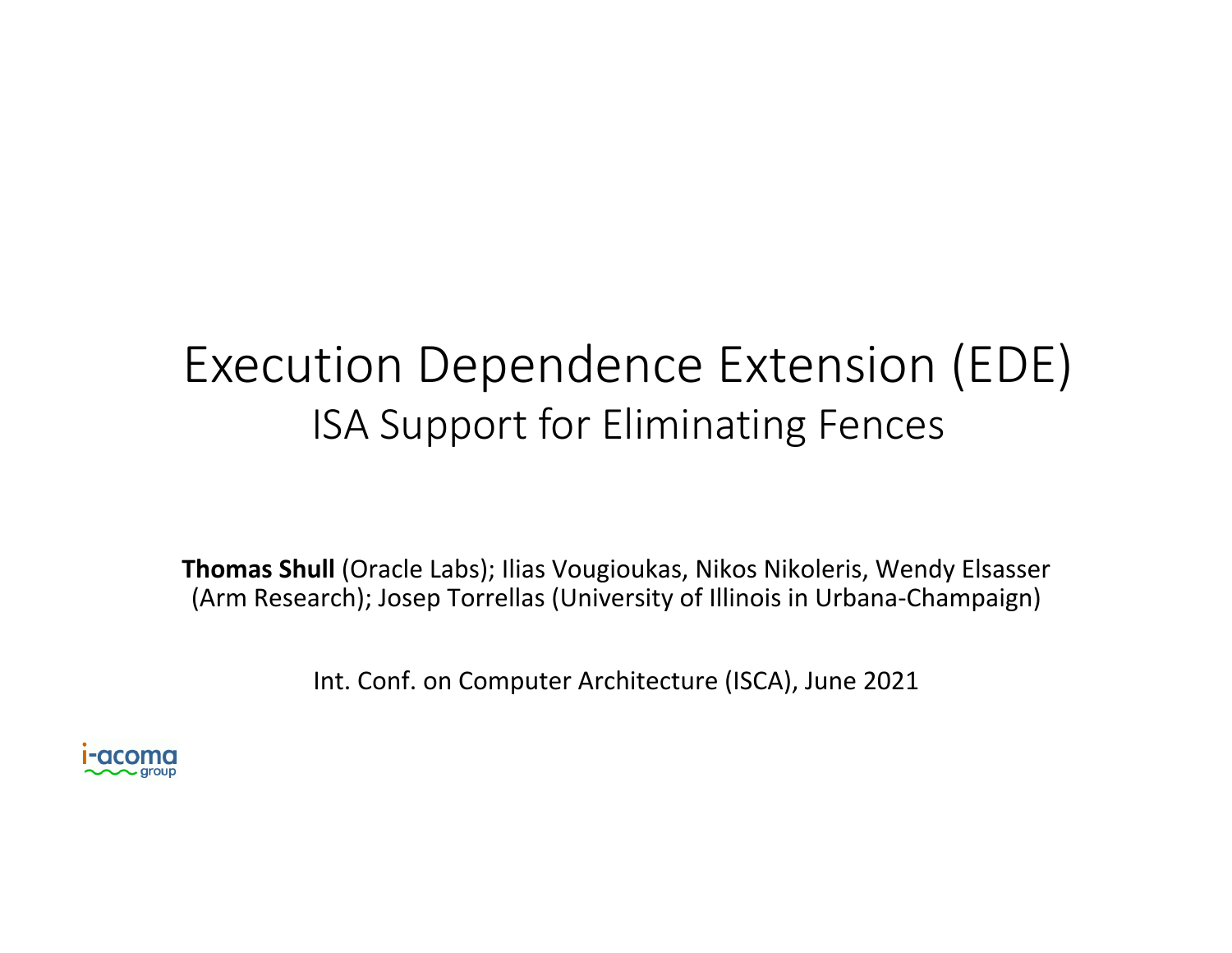#### Executive Summary

- Propose new instructions which explicitly state their fine-grain ordering requirements
	- Net impact: fewer fences in applications  $\rightarrow$  improved performance
- Present two practical hardware implementations that efficiently enforce ordering requirements
	- One in issue queue, another in writeback buffer
- Demonstrate effectiveness of new instructions in Non-Volatile Memory (NVM) applications
	- Average workload speedups of 18% (IQ) and 26% (WB)

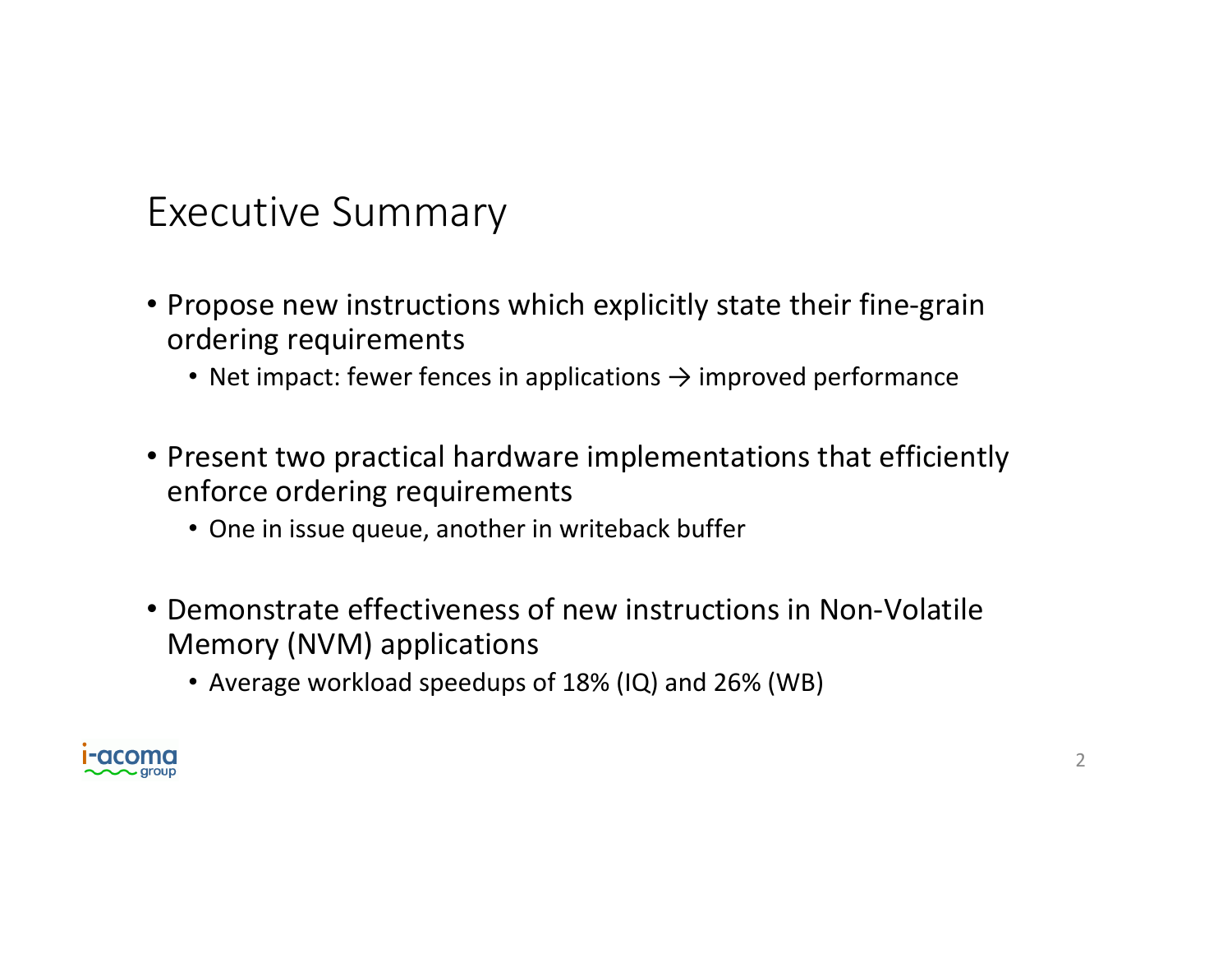## Out-of-Order (OoO) Execution

- Processors execute instructions out of order
	- Improves Performance
		- ↑ Parallelism
		- ↓ Stalling
- Must still honor intra-thread data dependences
	- Memory Dependence: access same memory address
	- Register Dependence: register read after write
	- Reorder data dependence  $\rightarrow$  indecipherable result

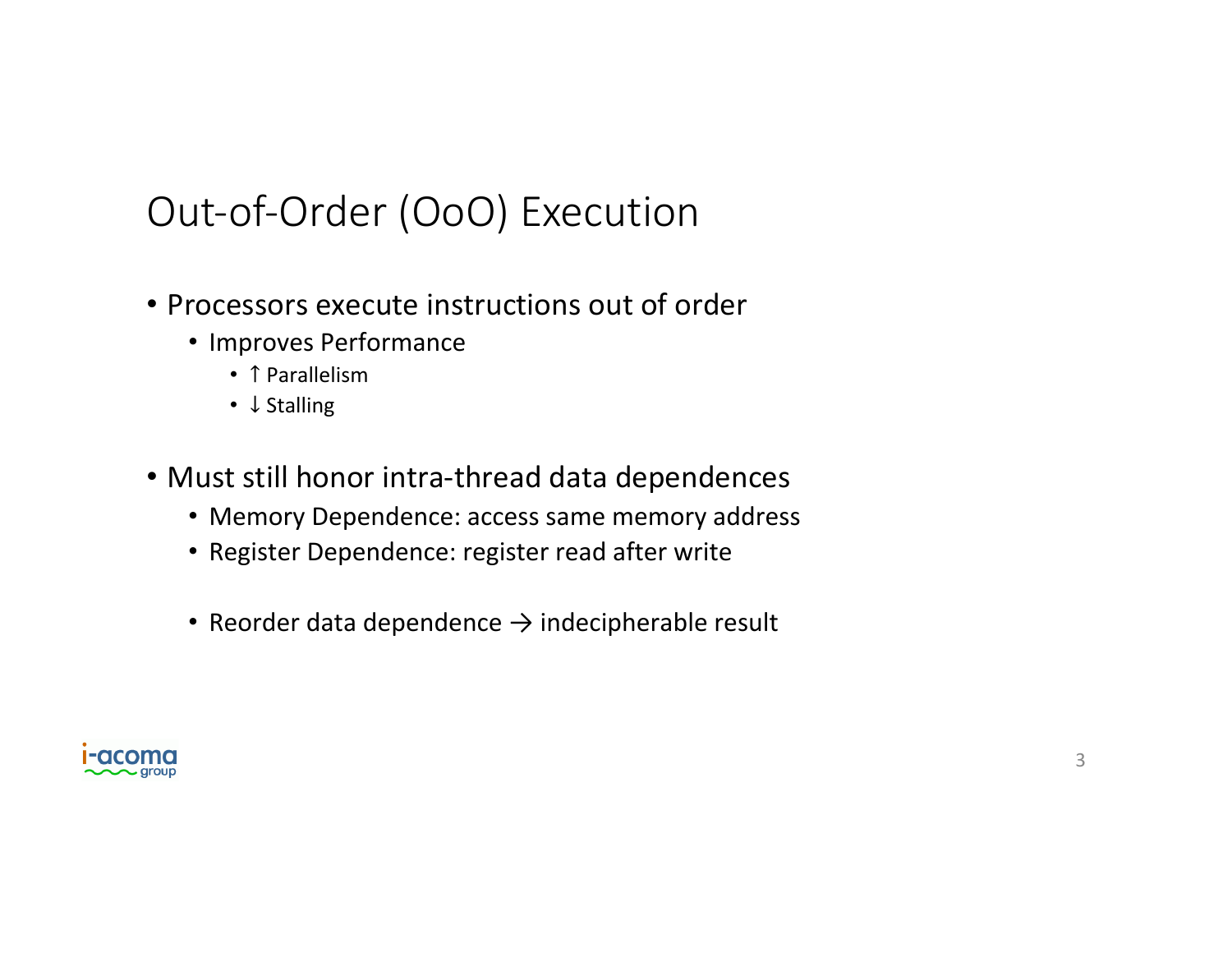#### The Fence Instruction

- Execution Behavior:
	- Guarantees instructions before fence complete before instructions after fence execute
- Example Use Cases:
	- Multi-threaded applications: prevent data races
	- Non-Volatile Memory (NVM) applications: enforce write ordering
- Drawbacks:
	- Hurt performance
	- Coarse grain: not suited for describing fine-grain ordering requirements

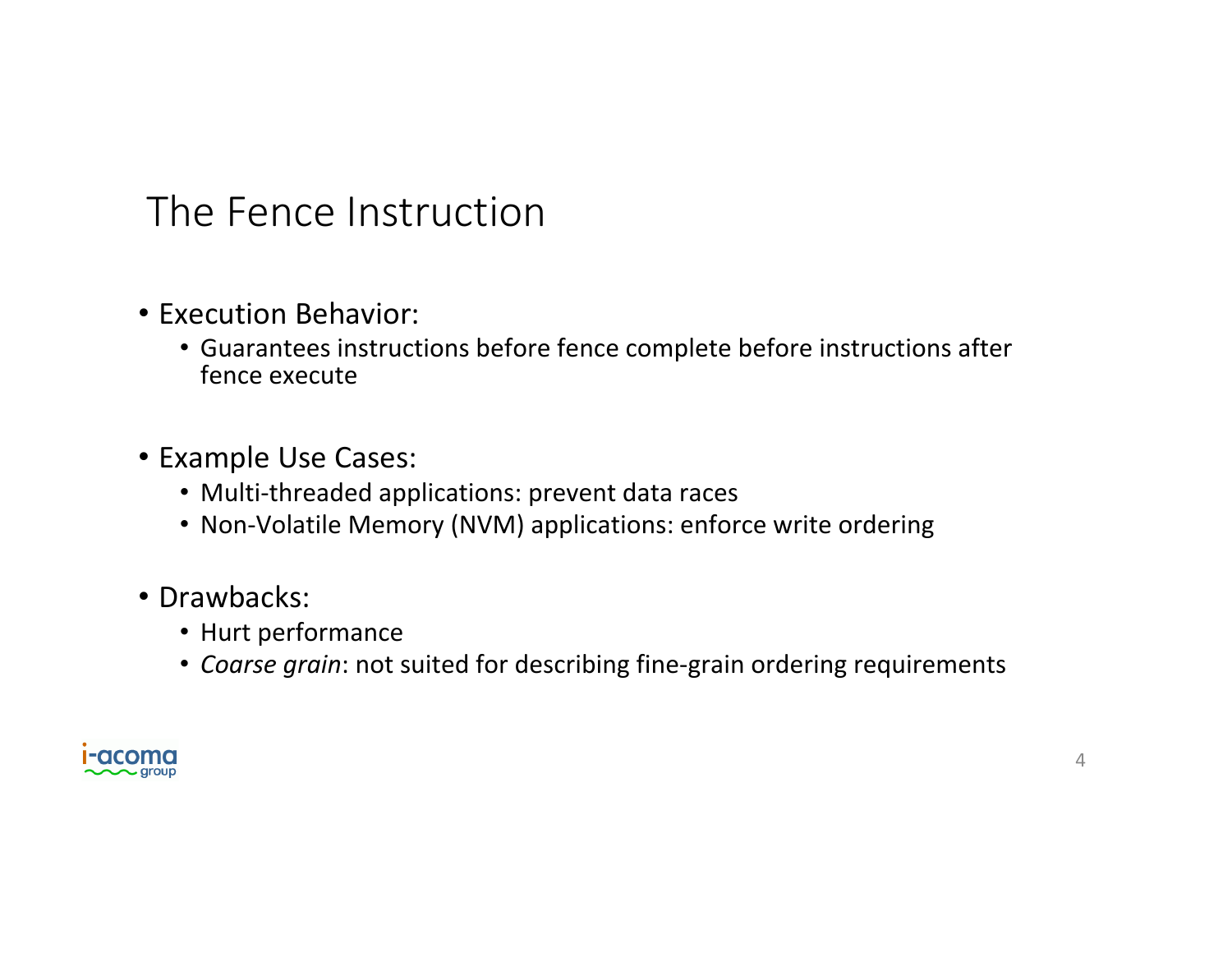#### Fence Example: Peterson's Algorithm

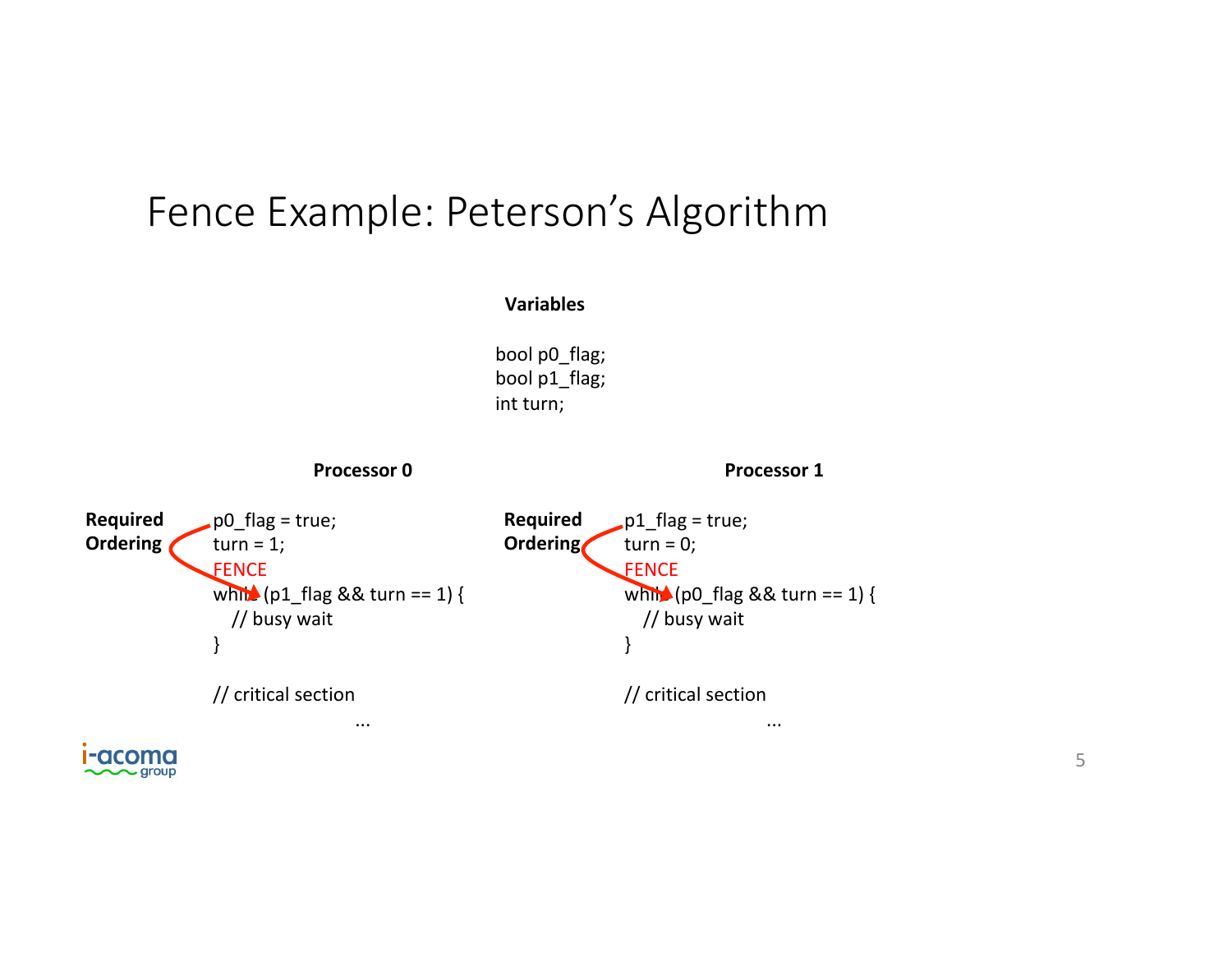#### Solution: Express Execution Dependences

Execution Dependence Definition:

- A required ordering between two individual instructions, where the effects of the sink instruction cannot be observed until the source instruction is complete
- For ordering requirements not expressed through register or memory dependences
- New Instructions: Execution Dependence Extension (EDE)
	- Instructions which explicitly define execution dependences
- Processor must honor them
	- Net Effect: need fewer fences

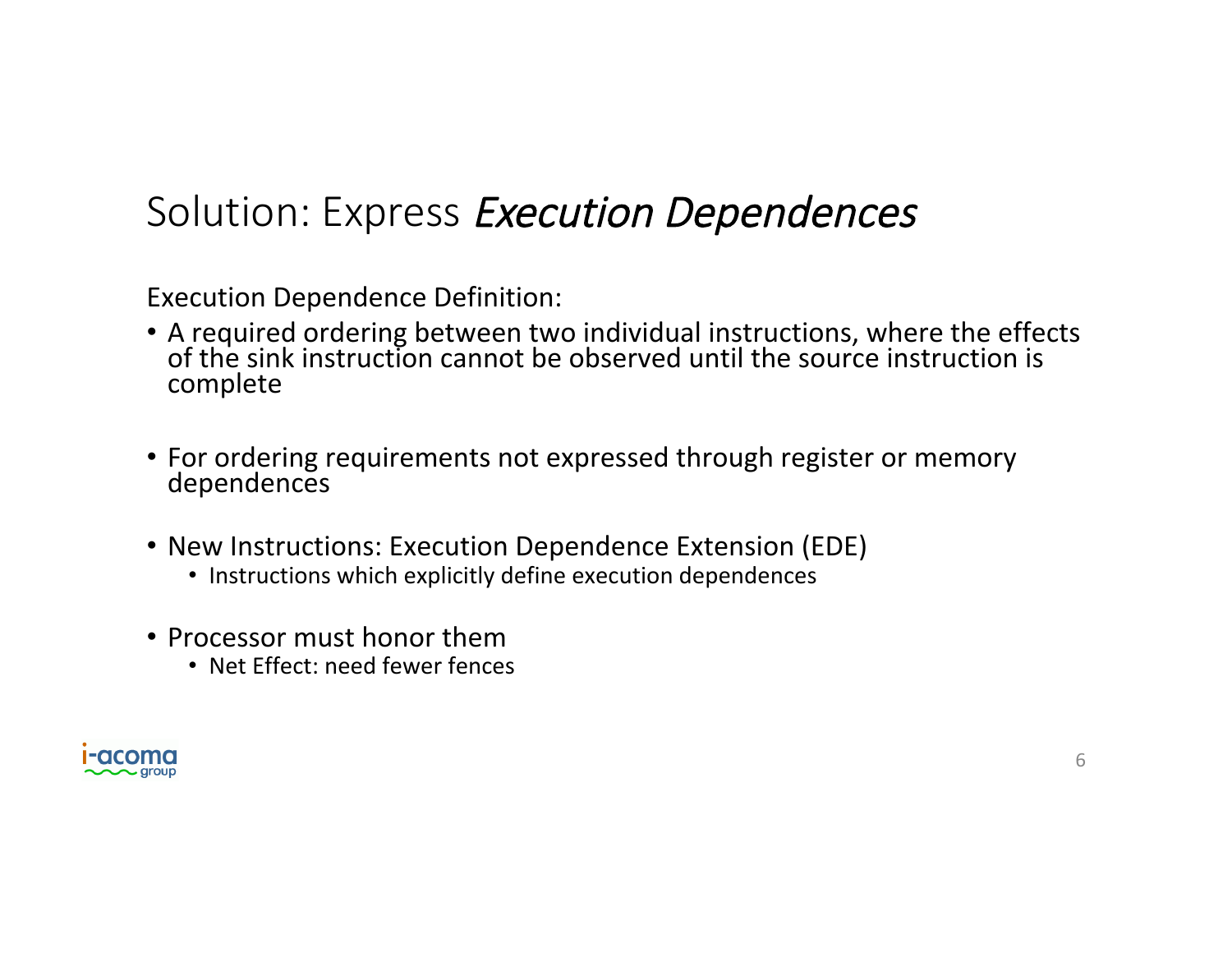#### EDE Use Case: Peterson's Algorithm

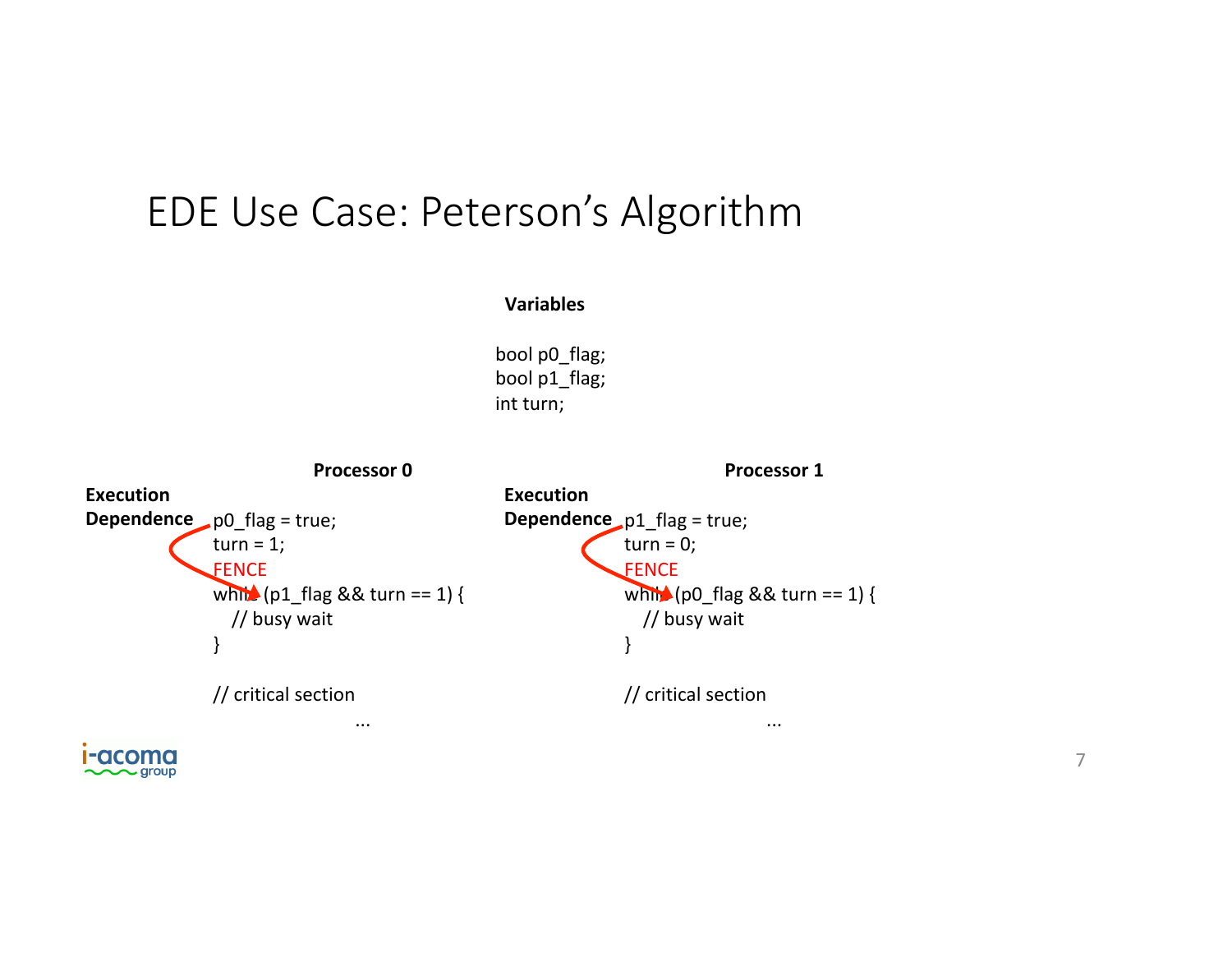### EDE Definitions

- Dependence Producer source of execution dependence
- Dependence Consumer sink of execution dependence
- EDE dependence combinations
	- 1. Dependence Producer only
	- 2. Dependence Consumer only
	- 3. Both Dependence Consumer & Producer
	- 4. No dependence
- Execution Dependence Key (EDK): Link from execution dependence producer to consumer(s)
- Execution Dependence Map (EDM): Map of active dependence producers
	- EDK = Map  $[EDK \rightarrow In\text{-flight instruction}]$

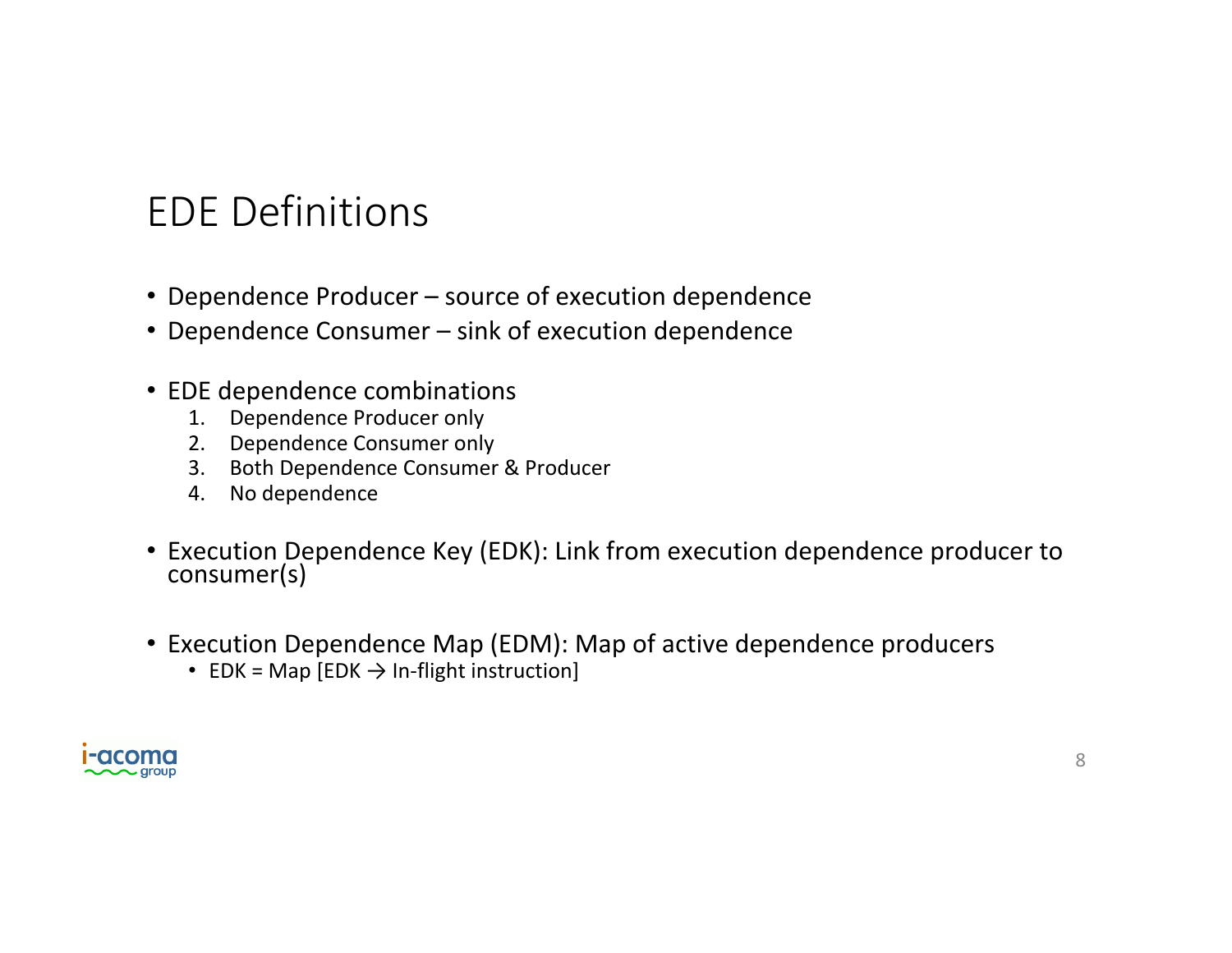## Decoding Execution Dependences



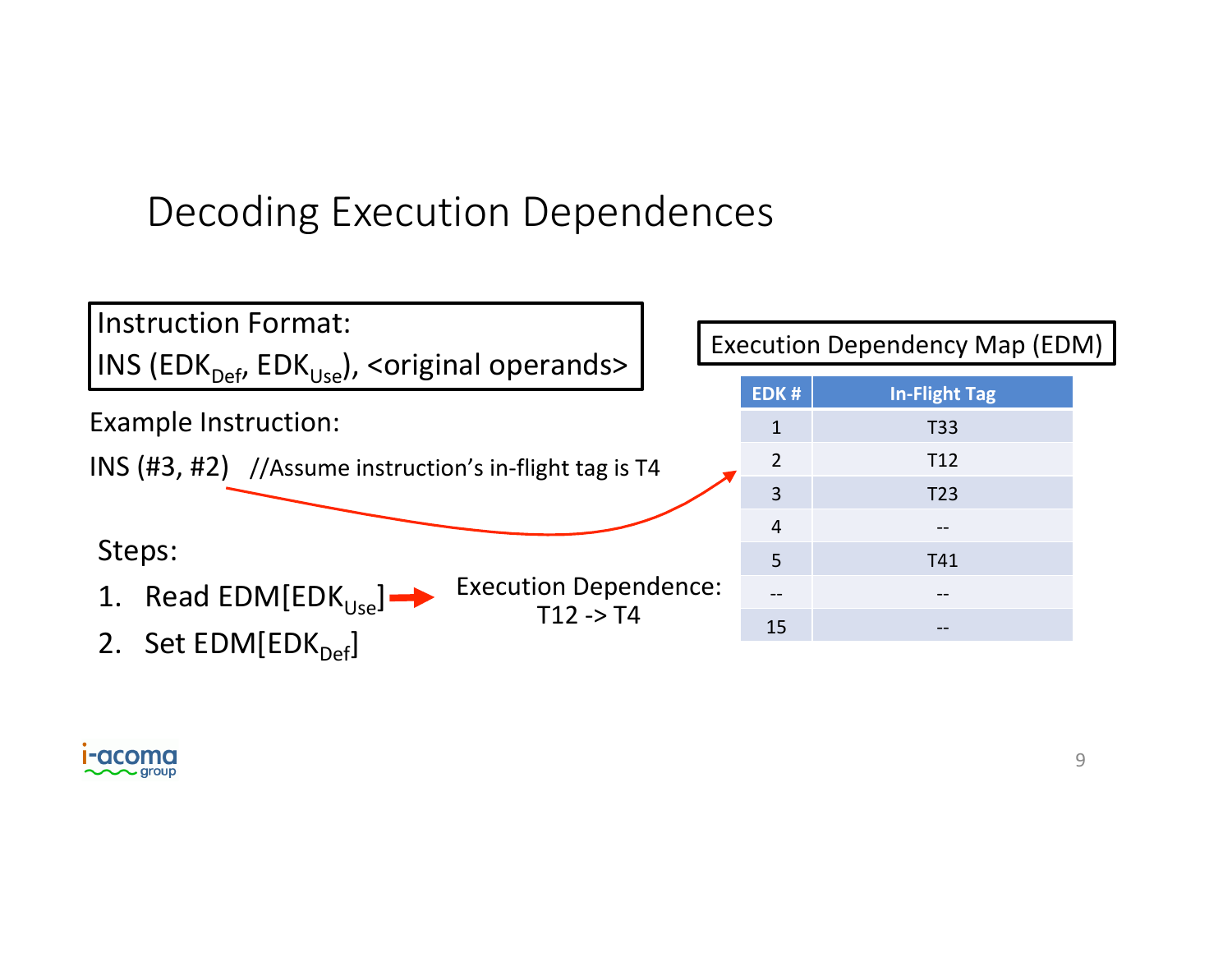## Decoding Execution Dependences



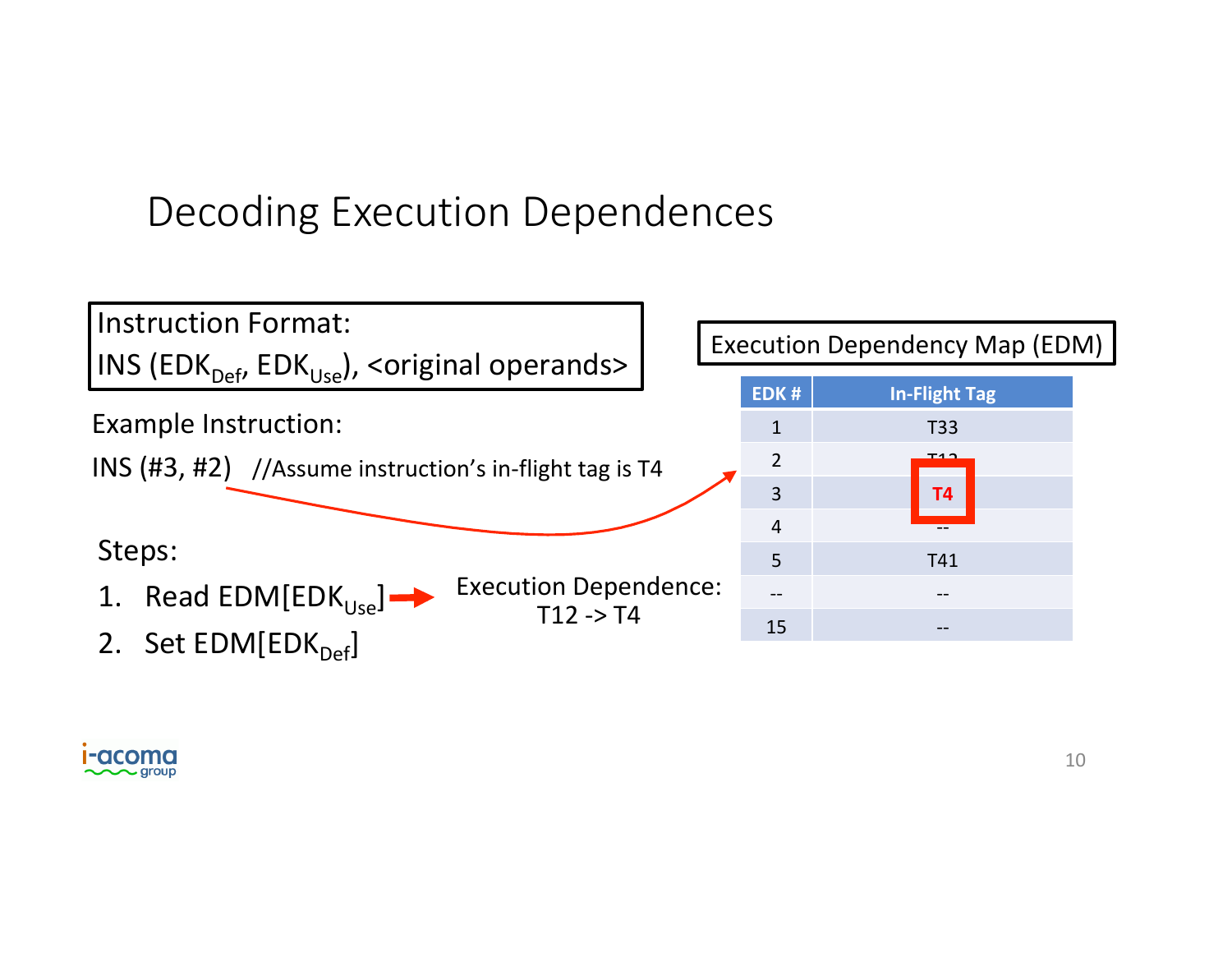## Decoding Execution Dependences

| <b>Instruction Format:</b><br> INS (EDK <sub>Def</sub> , EDK <sub>Use</sub> ), <original operands=""></original> |  | <b>Execution Dependency Map (EDM)</b> |                      |  |
|------------------------------------------------------------------------------------------------------------------|--|---------------------------------------|----------------------|--|
|                                                                                                                  |  | EDK#                                  | <b>In-Flight Tag</b> |  |
|                                                                                                                  |  |                                       | T33                  |  |
| EDK #0 is Zero Key and is ignored                                                                                |  | 2                                     | T <sub>12</sub>      |  |
|                                                                                                                  |  | $\overline{3}$                        | T <sub>4</sub>       |  |
| Steps:<br>1. Read FDM[FDK                                                                                        |  | $\overline{4}$                        | $- -$                |  |
|                                                                                                                  |  | 5                                     | T41                  |  |
|                                                                                                                  |  |                                       |                      |  |

 $15$ 

- 1. Read EDM[EDK<sub>Use</sub>]
- 2. Set  $EDM[EDK_{Def}]$

**i-acoma**  $Q$  group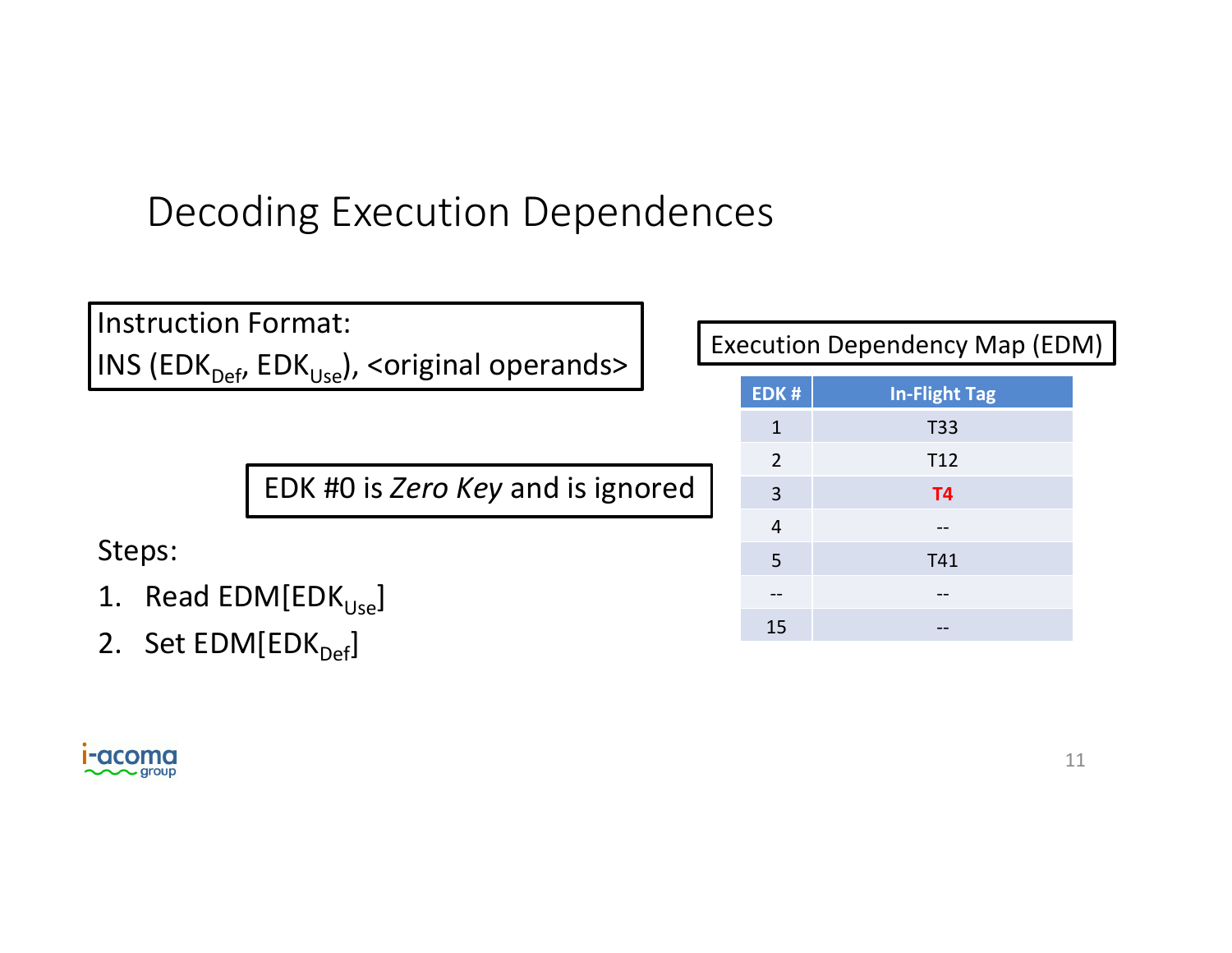#### Execution Dependence Linking Example



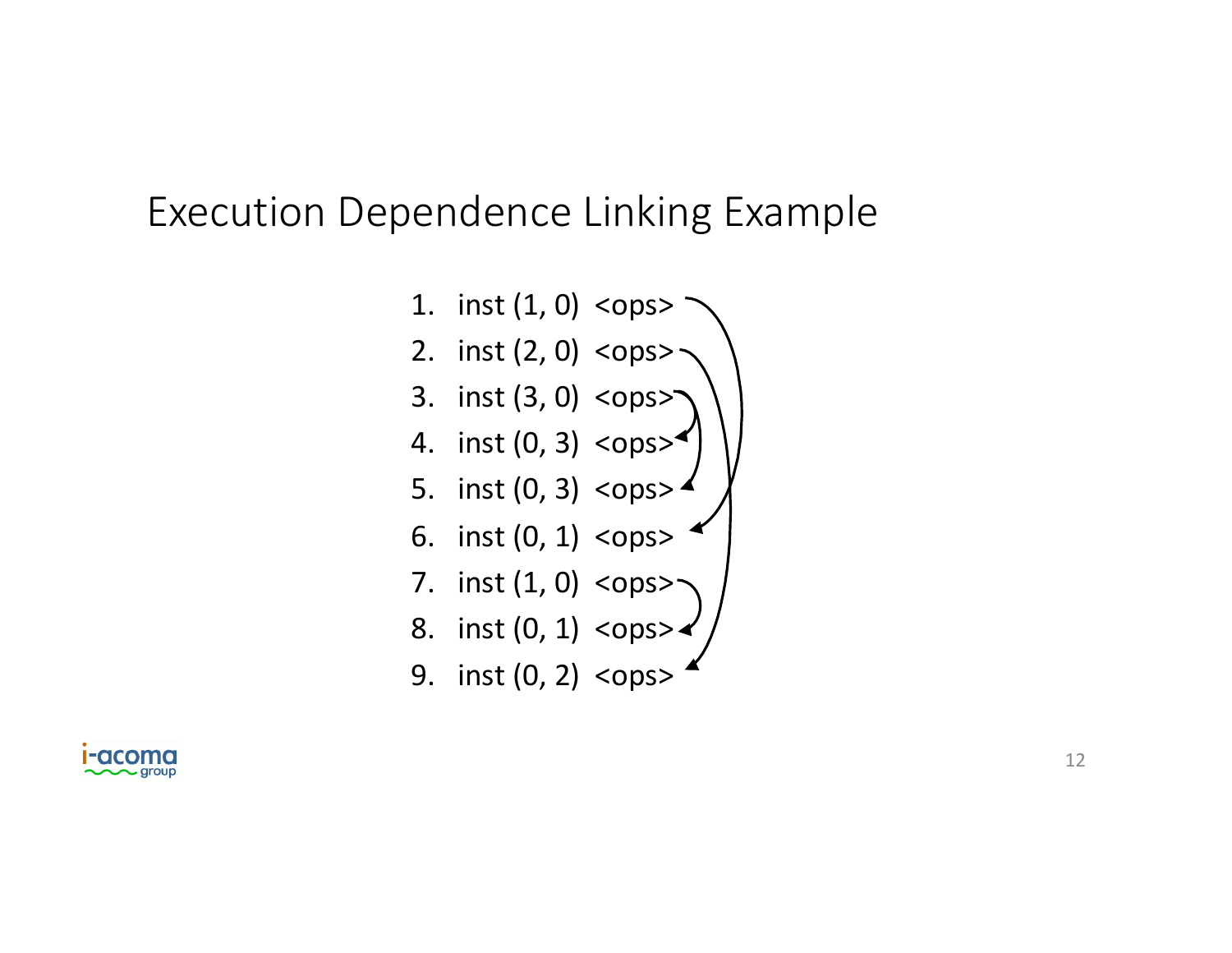#### Execution Dependence Linking Example



Details in Paper:

**I-acoma** 

Control instructions for more elaborate linking patterns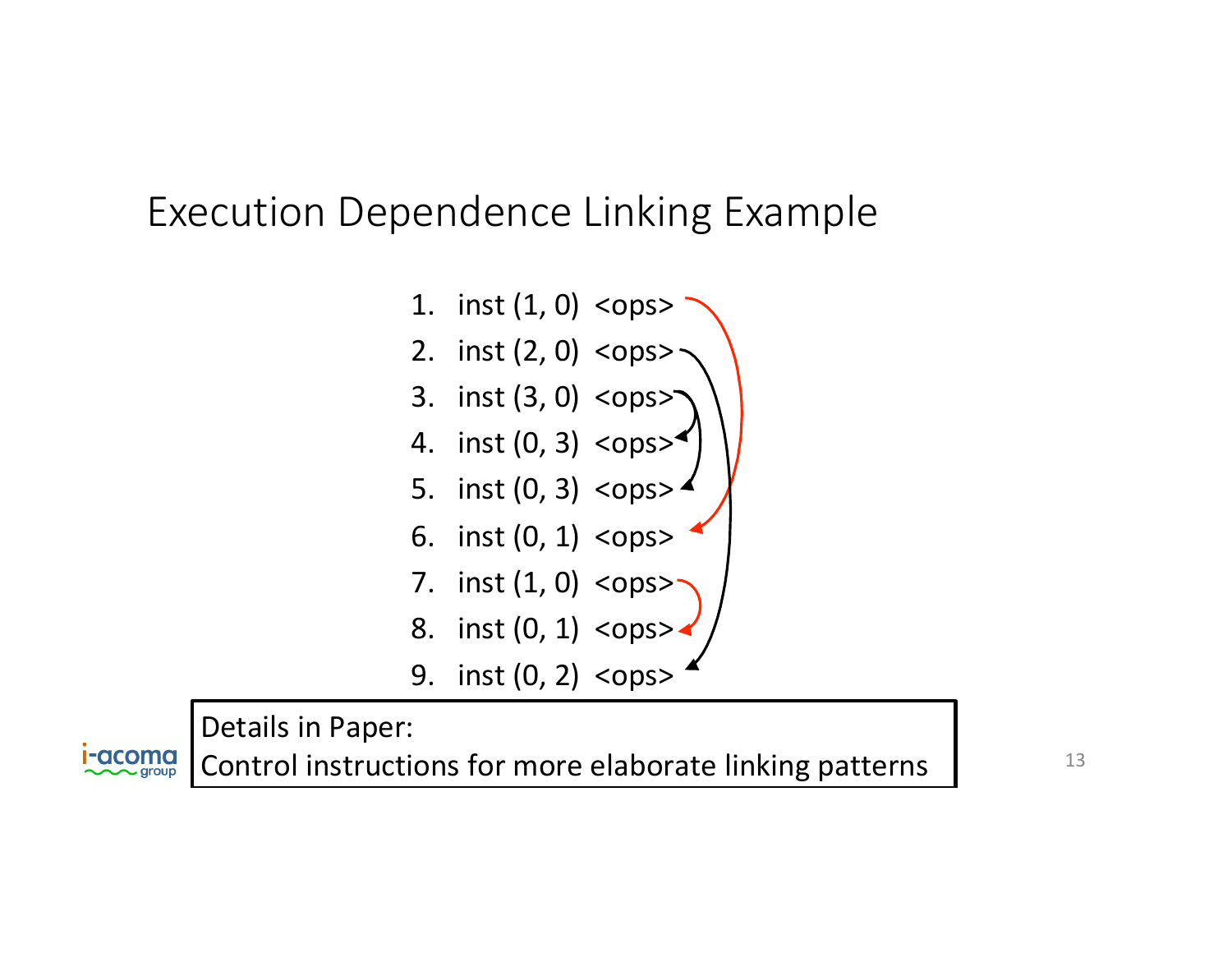## EDE Memory Instruction Variants

- Execution behavior is same as original instructions, but now also describe execution dependences
- For NVM
	- Stores
	- Cacheline Writebacks
- For multi-threaded applications
	- Stores
	- Loads
	- Synchronization primitives
		- Compare&Swap, Fetch&Increment, etc.

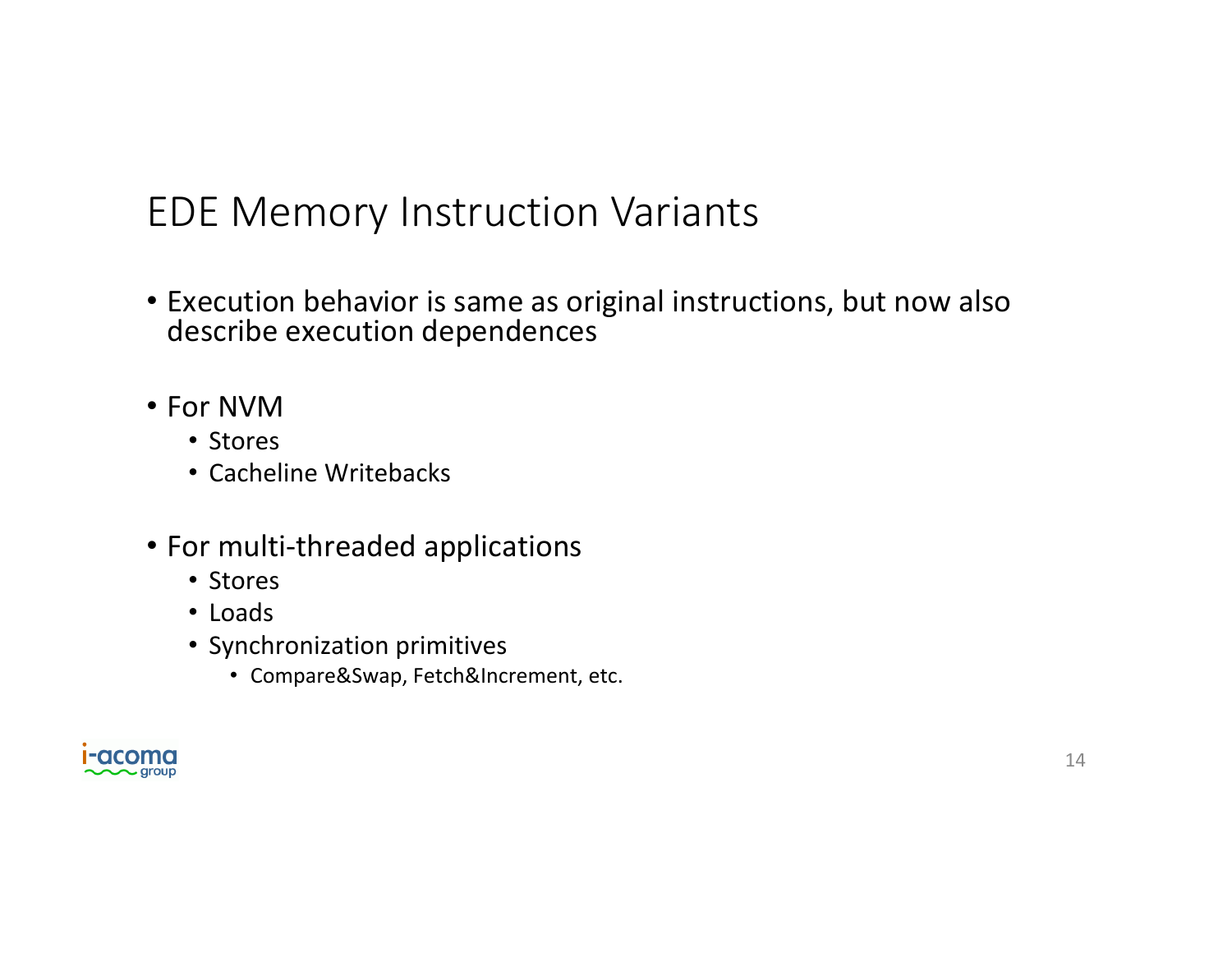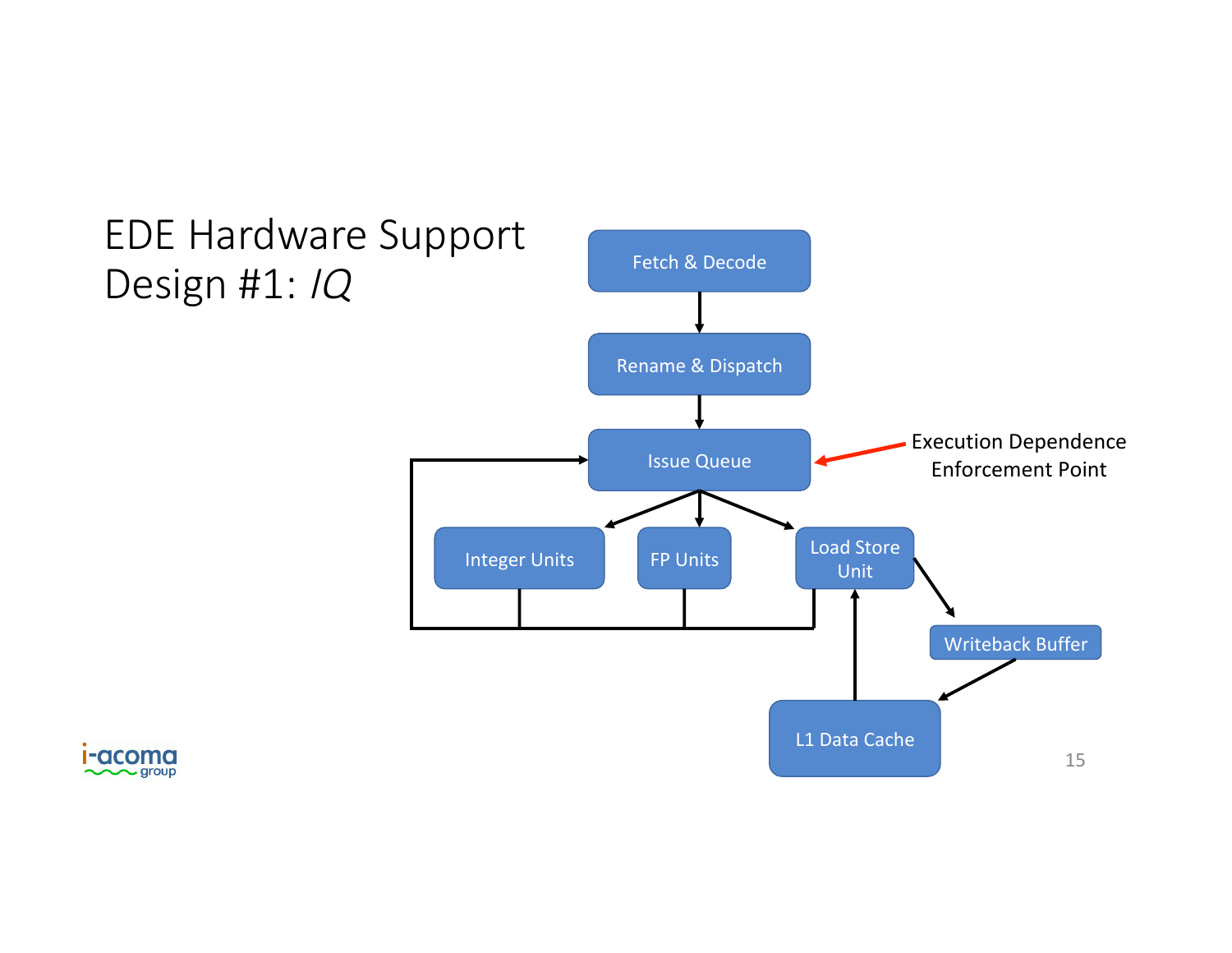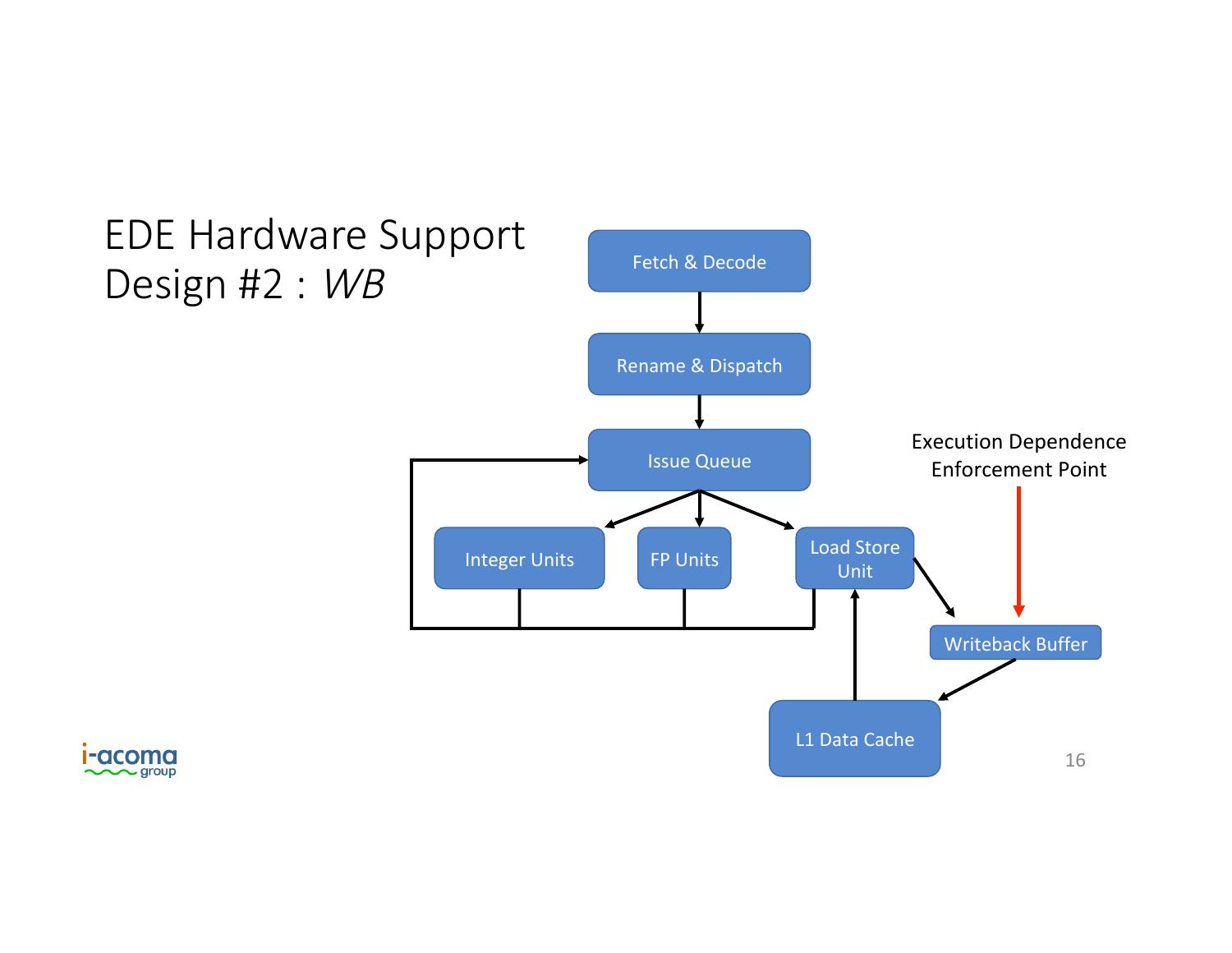### EDE Use Case: NVM Failure-Atomic Regions

Characteristics of a failure-atomic region (i.e., transaction):

- Either all or no memory operations persistently & atomically commit
- Important abstraction for Non-volatile memory (NVM) applications
	- Help applications maintain a recoverable state
- Usually implemented via undo logging

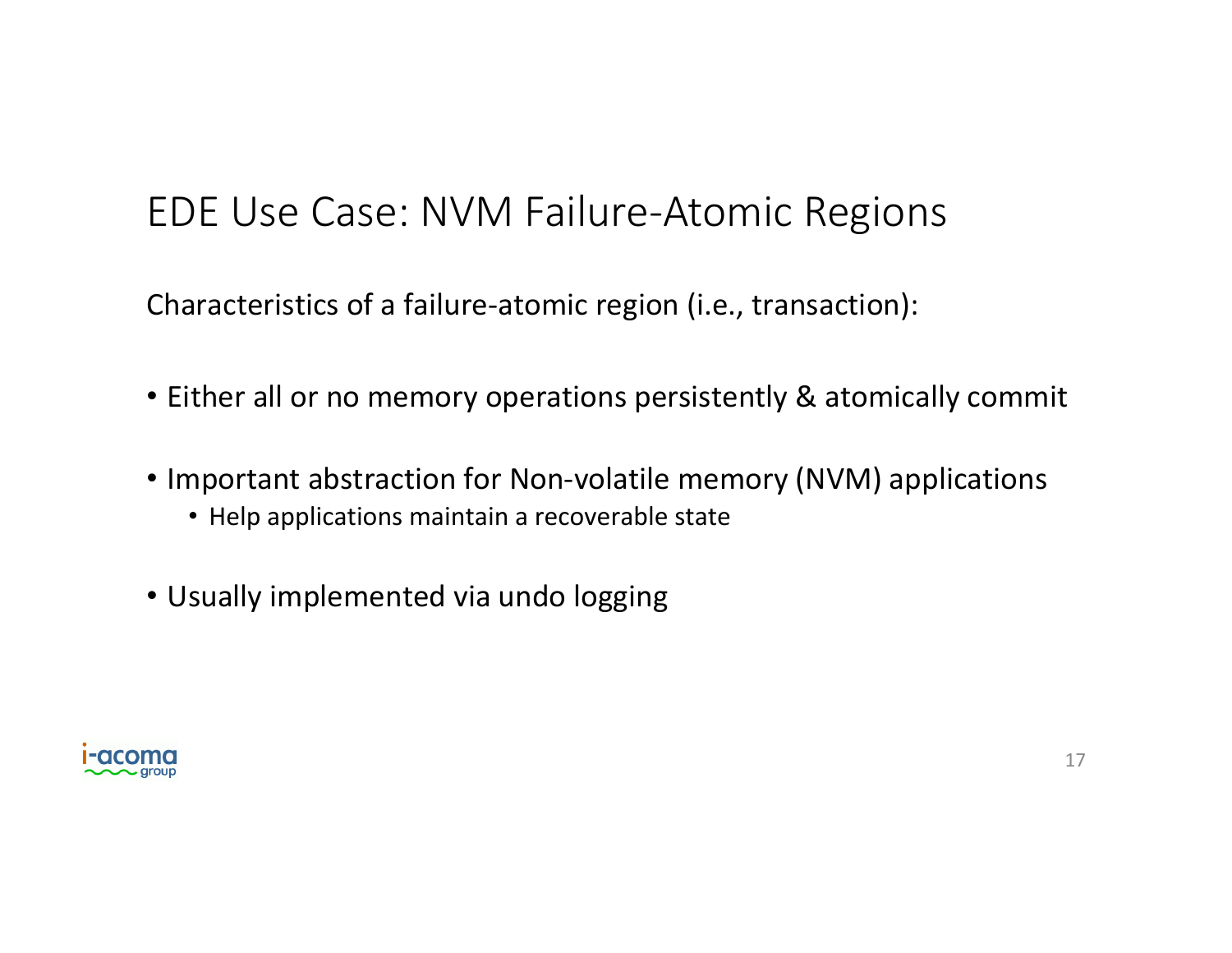#### Fences in Undo Logging



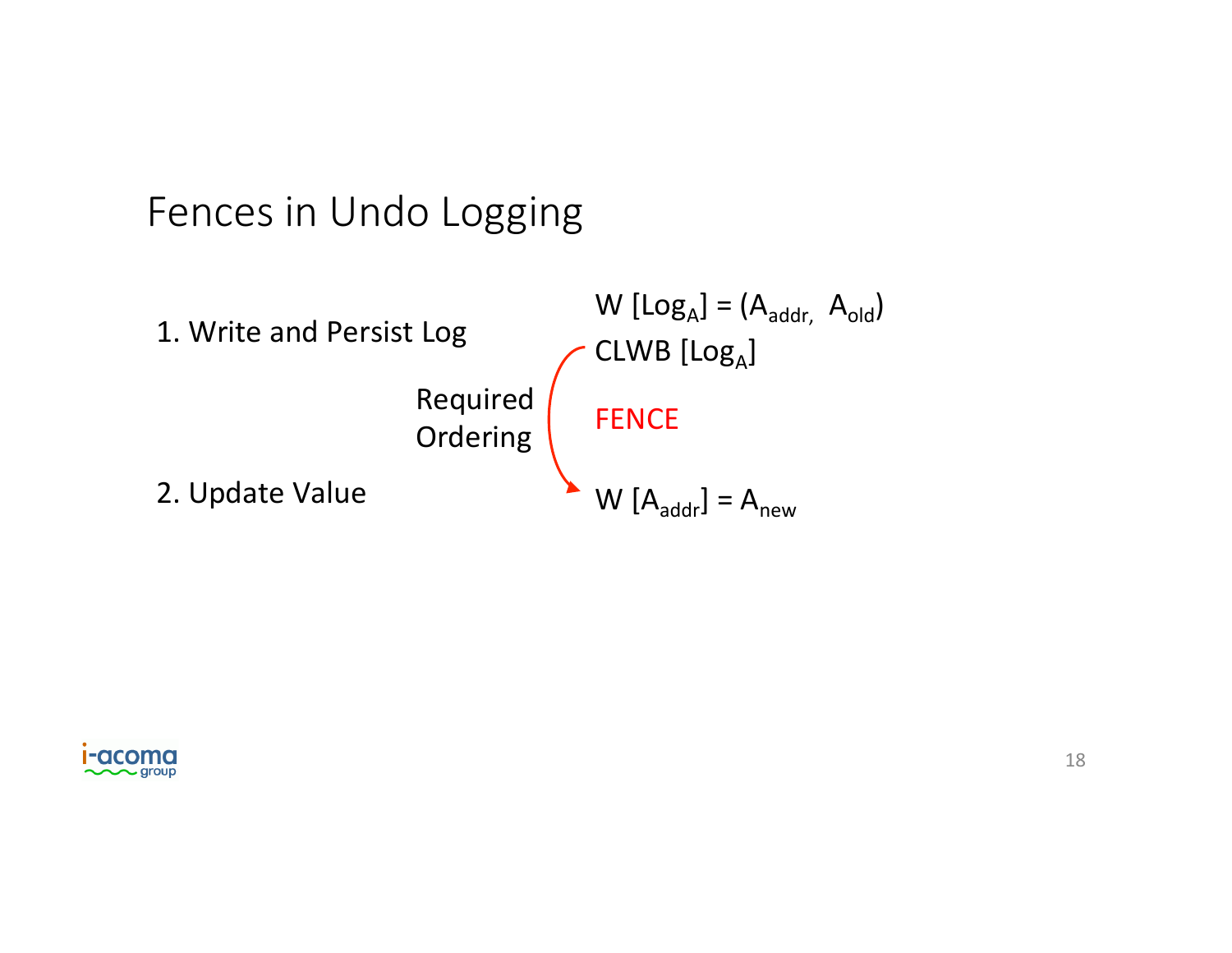#### EDE Reducing Fence Overhead

#### $W$   $[Log_A] = (A_{addr}, A_{old})$  $CLWB$   $[Log<sub>A</sub>]$ **FENCE**  $W [A_{addr}] = A_{new}$  $W$  [Log<sub>B</sub>] = ( $B_{addr}$ ,  $B_{old}$ )  $CLWB$   $[Log<sub>B</sub>]$ **FENCE**  $W [B_{addr}] = B_{new}$  $W$  [Log<sub>C</sub>] = ( $C_{\text{addr}, C_{\text{old}}$ )  $CLWB$   $[Log<sub>c</sub>]$ **FENCE**  $W\left[C_{\text{addr}}\right] = C_{\text{new}}$ **Current Execution**

```
W [Log<sub>A</sub>] = (A_{\text{addr}, A_{\text{old}})
CLWB(1, 0)[Log<sub>A</sub>]FENCE
W (0, 1) [A_{\text{addr}}] = A_{\text{new}}W [Log<sub>B</sub>] = (B_{addr}, B_{old})
CLWB(2, 0) [Log<sub>B</sub>]FENCE
W (0, 2) [B_{\text{addr}}] = B_{\text{new}}W [Log<sub>C</sub>] = (C_{\text{addr}, C_{\text{old}})
CLWB(3, 0) [Log<sub>c</sub>]
FENCE
W (0, 3) [C_{\text{addr}}] = C_{\text{new}}EDE Execution
```
Details in Paper: **I-acomo** Why trying to reduce # of fences by reordering instructions is not viable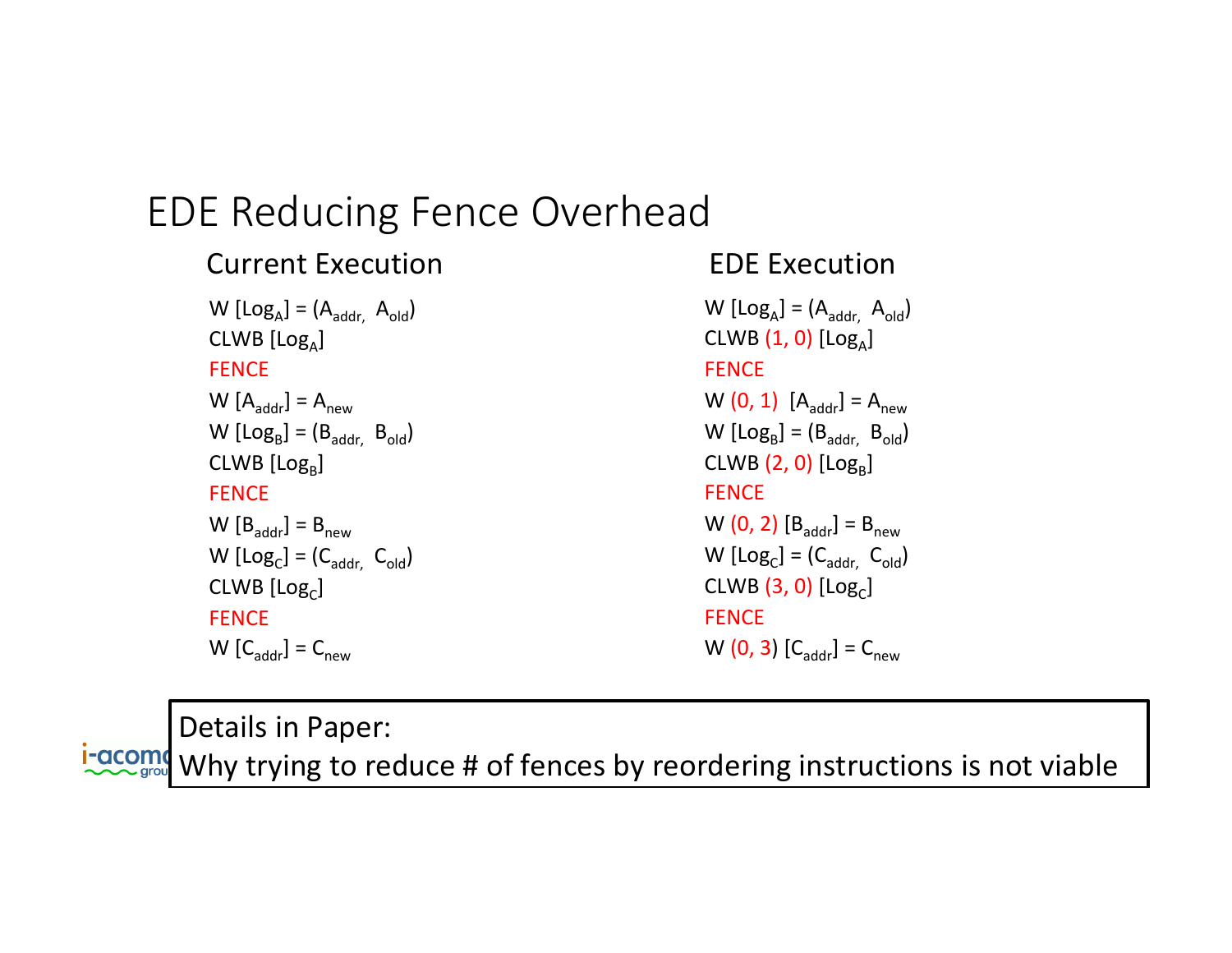### Evaluating EDE on NVM Applications

- Create Clang+LLVM intrinsics for EDE instructions
	- Target Arm AArch64 ISA
- Port NVM applications to use EDE
	- 2 kernels and 4 persistent data structures from Persistent Memory Development Kit (PMDK)
- Implement EDE hardware in gem5

| <b>Baseline</b> | All necessary Arm AArch64 fences added             |
|-----------------|----------------------------------------------------|
| IQ              | EDE orderings enforced in issue queue              |
| <b>WB</b>       | EDE ordering enforced in write buffer              |
| No Fence        | No fences. Allows unsafe reorderings. Upper bound. |

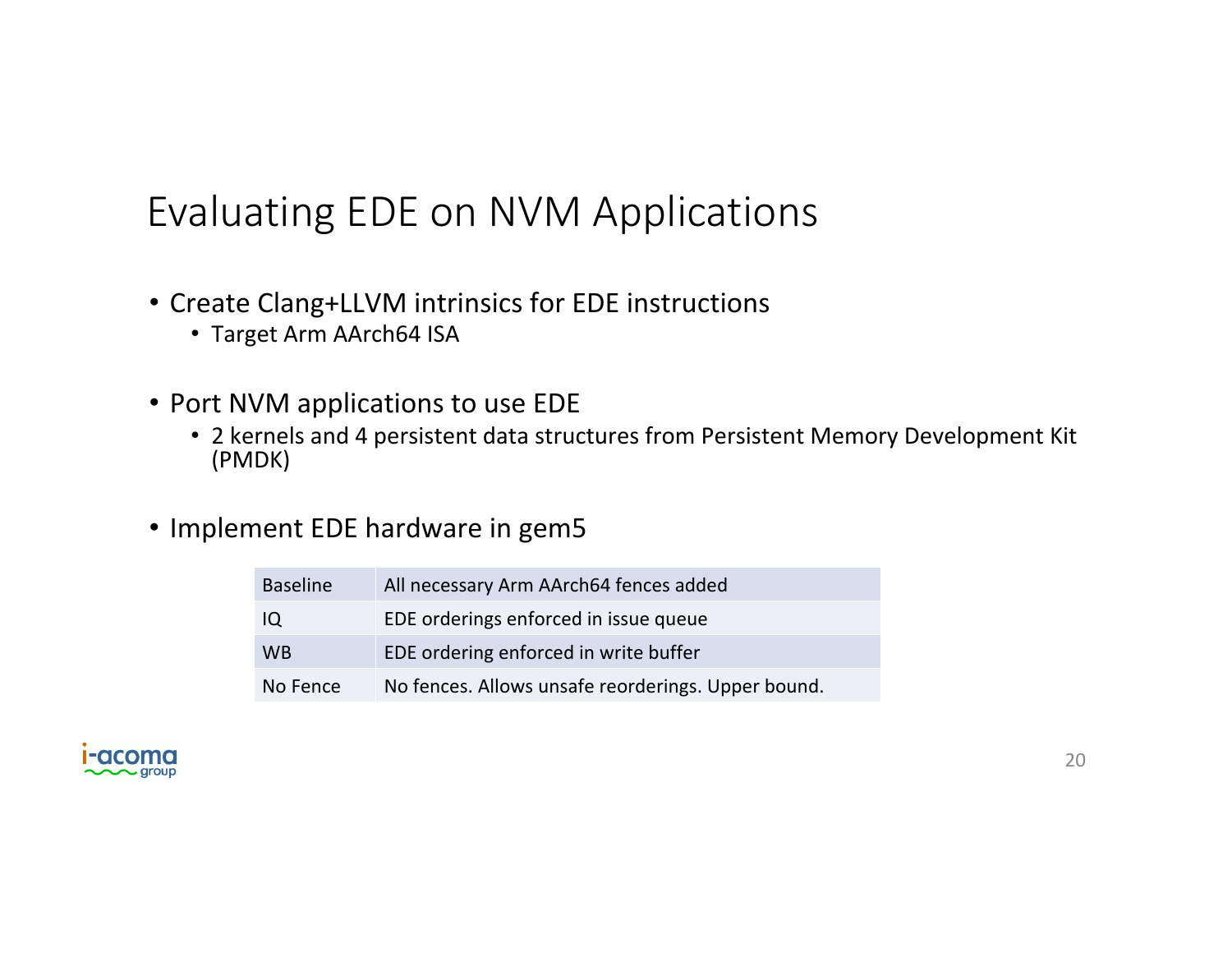#### Execution Speedups Attained by EDE



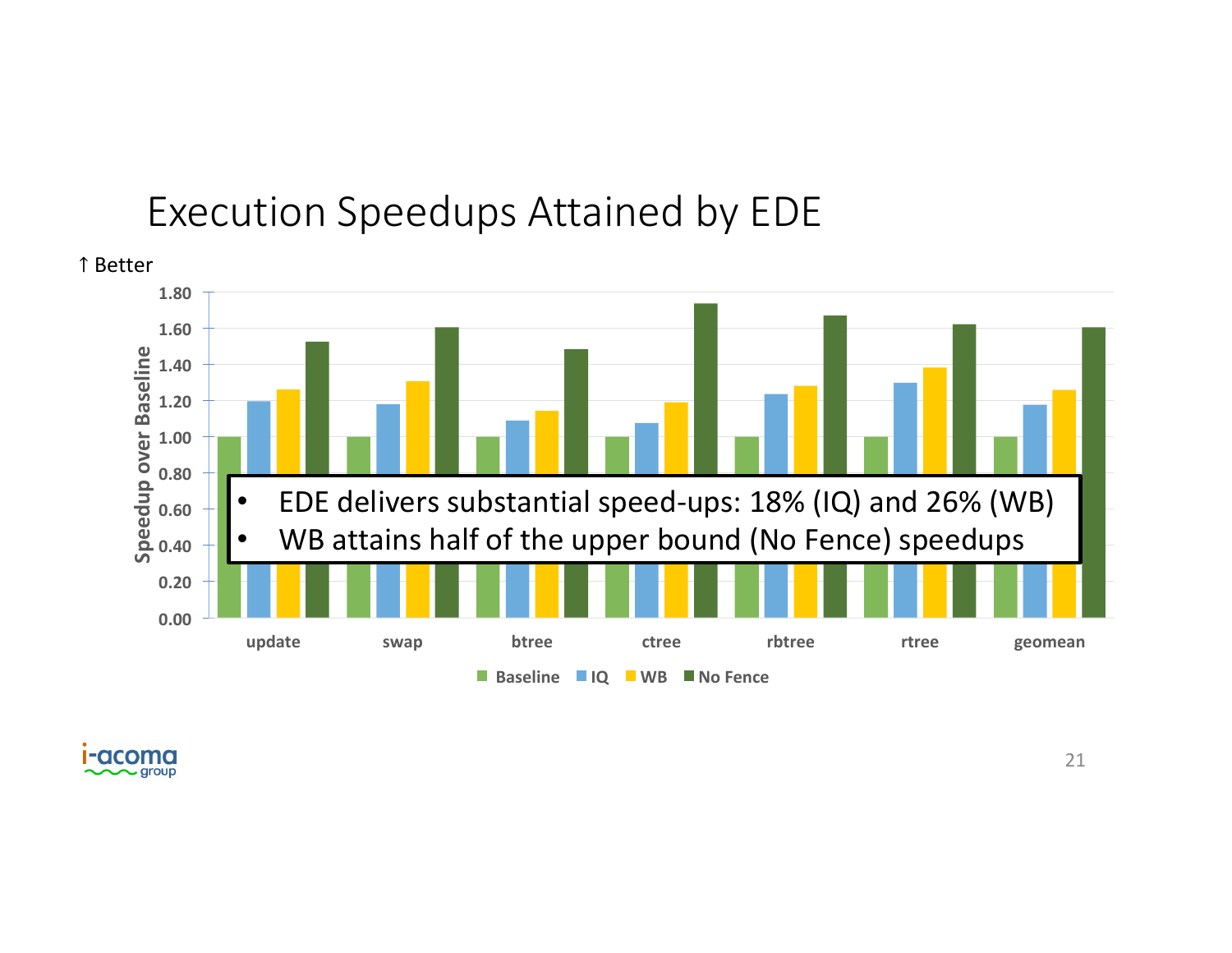#### Other EDE Use Cases

- Lock Free Algorithms
	- Hazard pointer announcement (described in paper)
	- Circular buffers

#### • Managed Language Operations

- Data initialization
- Class loading
- Concurrent garbage collection
- Shared variable reference counting
- More details in paper

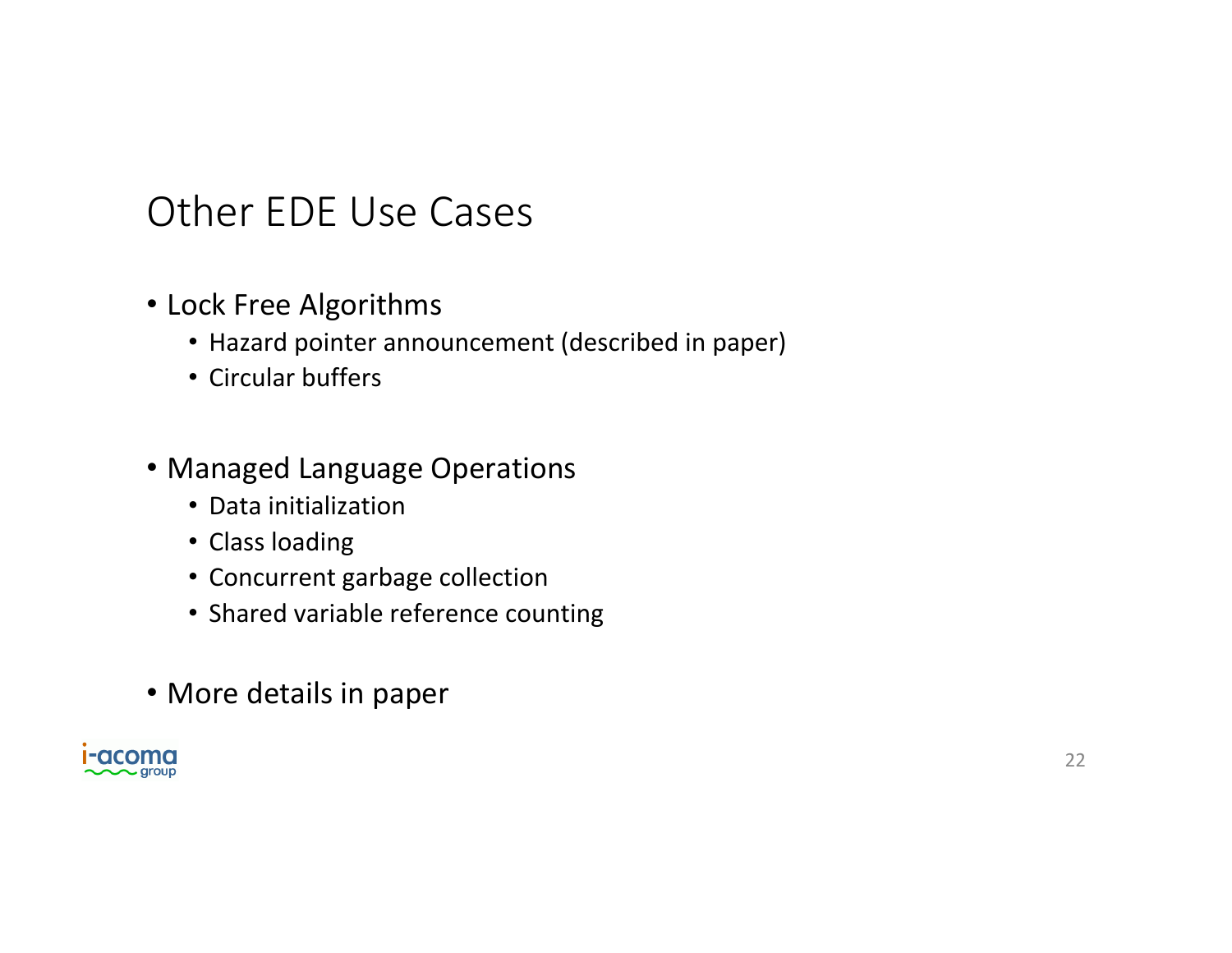## EDE Compiler Support

- EDE strength: compatibility with compilers
- Compilers can internally track execution dependences
	- Compilers already track data, memory, and control dependences
- Eliminating fences allows the compiler to perform more optimizations
	- More opportunities to move code around
- Compiler can automatically perform EDE responsibilities
	- Assign EDK #s to execution dependences
	- Identify execution dependences

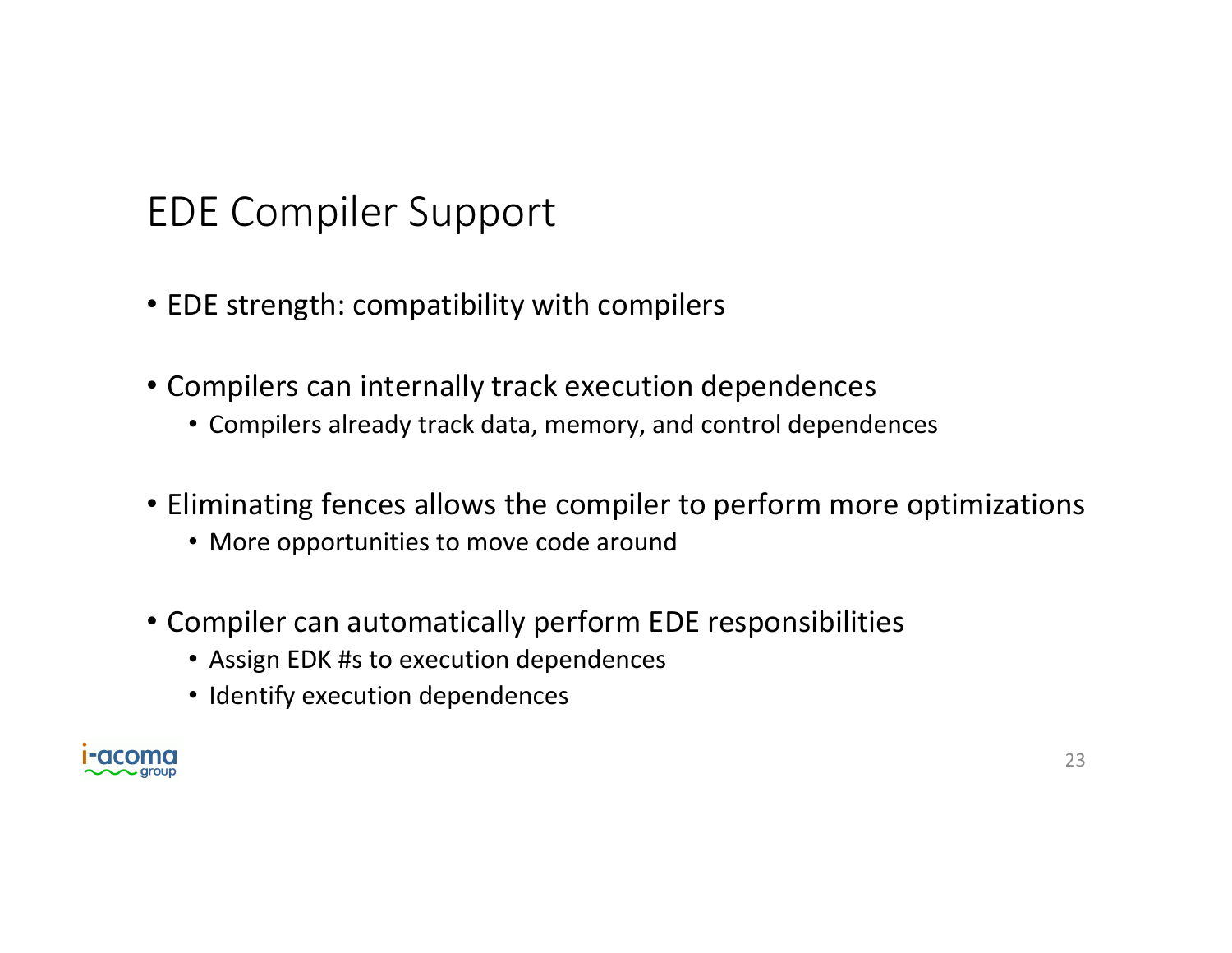### Additional Details in Paper

- EDE control instructions
- Overhead of fences in NVM applications
- EDE hardware architecture details
	- EDM checkpointing
	- How EDE instructions propagate through pipeline
- EDE multithread use cases and compiler support